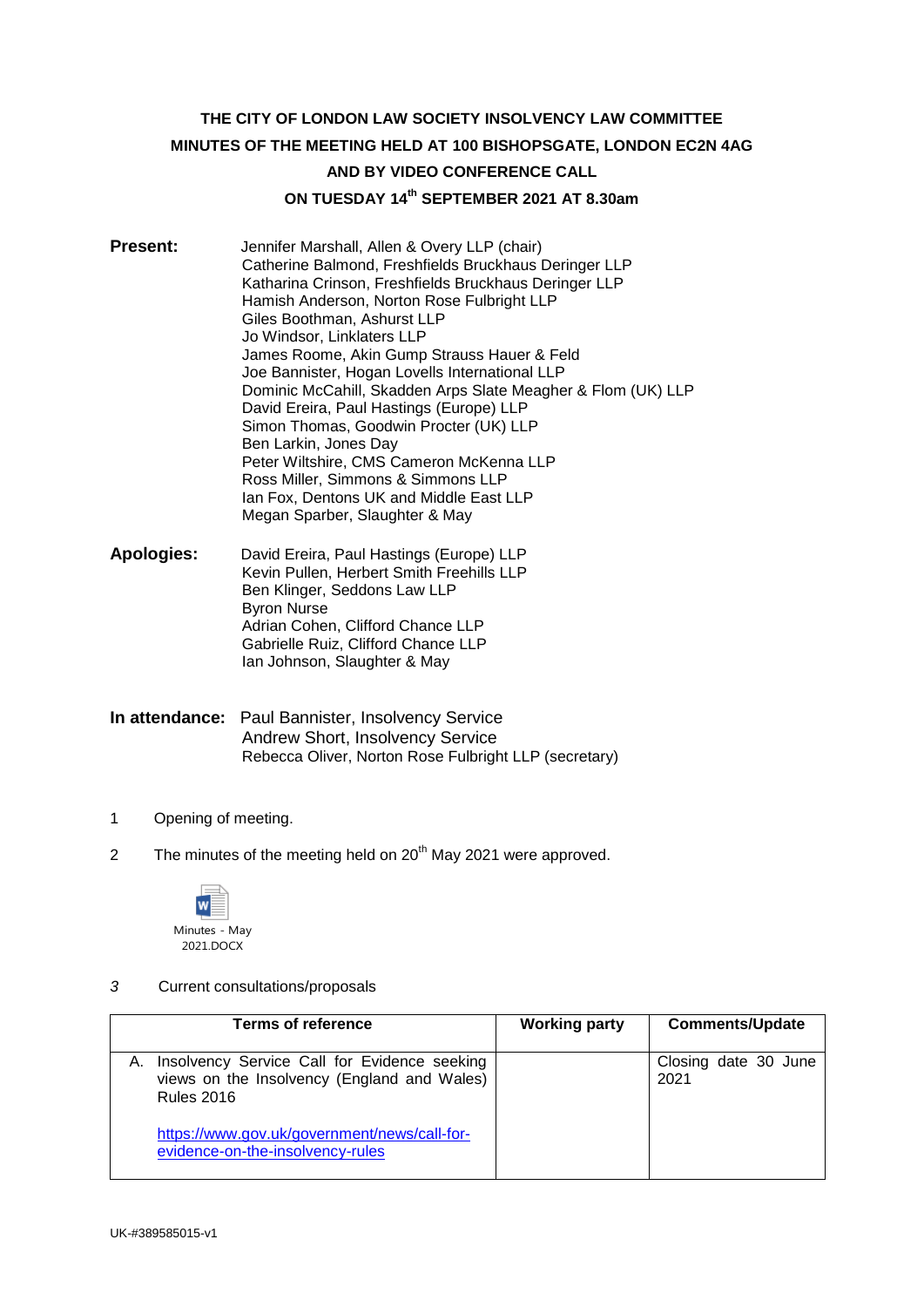|    | B. HMRC consultation paper: Clamping down on<br>promoters of tax avoidance<br>https://www.gov.uk/government/consultations/cl<br>amping-down-on-promoters-of-tax-avoidance                                                                                                                                                                                     |                                                                                                                                                                                                                                                                      | Closing date 1<br>June<br>2021                                                                                                                                                  |
|----|---------------------------------------------------------------------------------------------------------------------------------------------------------------------------------------------------------------------------------------------------------------------------------------------------------------------------------------------------------------|----------------------------------------------------------------------------------------------------------------------------------------------------------------------------------------------------------------------------------------------------------------------|---------------------------------------------------------------------------------------------------------------------------------------------------------------------------------|
|    | C. HM Treasury's consultation<br>on<br>proposed<br>amendments to the insolvency arrangements<br>for insurers that apply under the Financial<br>Services and Markets Act 2000<br>https://assets.publishing.service.gov.uk/govern<br>ment/uploads/system/uploads/attachment_data/<br>file/987949/Amendments_to_the_Insolvency_Ar<br>rangements_for_Insurers.pdf |                                                                                                                                                                                                                                                                      | 13<br>Closing<br>date<br>August 2021<br>CLLS response:<br>https://www.citysolicito<br>rs.org.uk/storage/2021<br>/08/CLLS-response-to-<br>insurers-consultation-<br>12-08-21.pdf |
| D. | <b>DWP</b><br>consultation<br>Strengthening<br>The<br>on<br>Pensions Regulator's Powers: Notifiable Events<br>(Amendments) Regulations 2021<br>https://www.gov.uk/government/consultations/st<br>rengthening-the-pensions-regulators-powers-<br>notifiable-events-amendments-regulations-2021                                                                 | The<br>Committee<br>noted<br>that under<br>the<br>proposed<br>regulations,<br>additional<br>or<br>extended<br>security<br>would become<br>a<br>notifiable event.<br>The Committee will<br>speak to pensions<br>colleagues with a<br>view to preparing a<br>response. | 27<br>Closing<br>date<br>October 2021                                                                                                                                           |

### **4 Discussion with Paul Bannister and Andrew Shore, Insolvency Service**

A useful discussion was held on the following topics:

COVID temporary legislative measures coming to an end and tapering of restrictions on winding-up companies across the next six months. The tapering measures removes the Covid test with the exception of the commercial landlord sector where it remains. This is to facilitate the introduction of the proposed new rent arbitration policy.

COVID permanent measures – the good use of restructuring plans introduced by CIGA including one that had not been sanctioned which demonstrated that the protection measures for creditors can work; and the potential for further use of moratoriums for SMEs as the Government's temporary support measures came to an end.

[Rating \(Coronavirus\) and Directors Disqualification \(Dissolved Companies\) Bill](https://bills.parliament.uk/bills/2861/publications) addressing the loophole of not being able to investigate directors of dissolved companies which bypass an insolvency process but nonetheless may carry on trading through another company. This has completed its passage through the House of Commons and starts on its journey through the Lord's. Paul expects Royal Assent to be around the end of November.

Paul reported that the Pre-pack pool had completed about 27 opinions since the introduction of the new regulations.

Expected stakeholder consultation regarding adoption of UNCITRAL Model Laws on Recognition and Enforcement of Insolvency-Related Judgments and on Enterprise Group Insolvency probably in the New Year. UNCITRAL consideration of new model law or legislative guidance on applicable laws.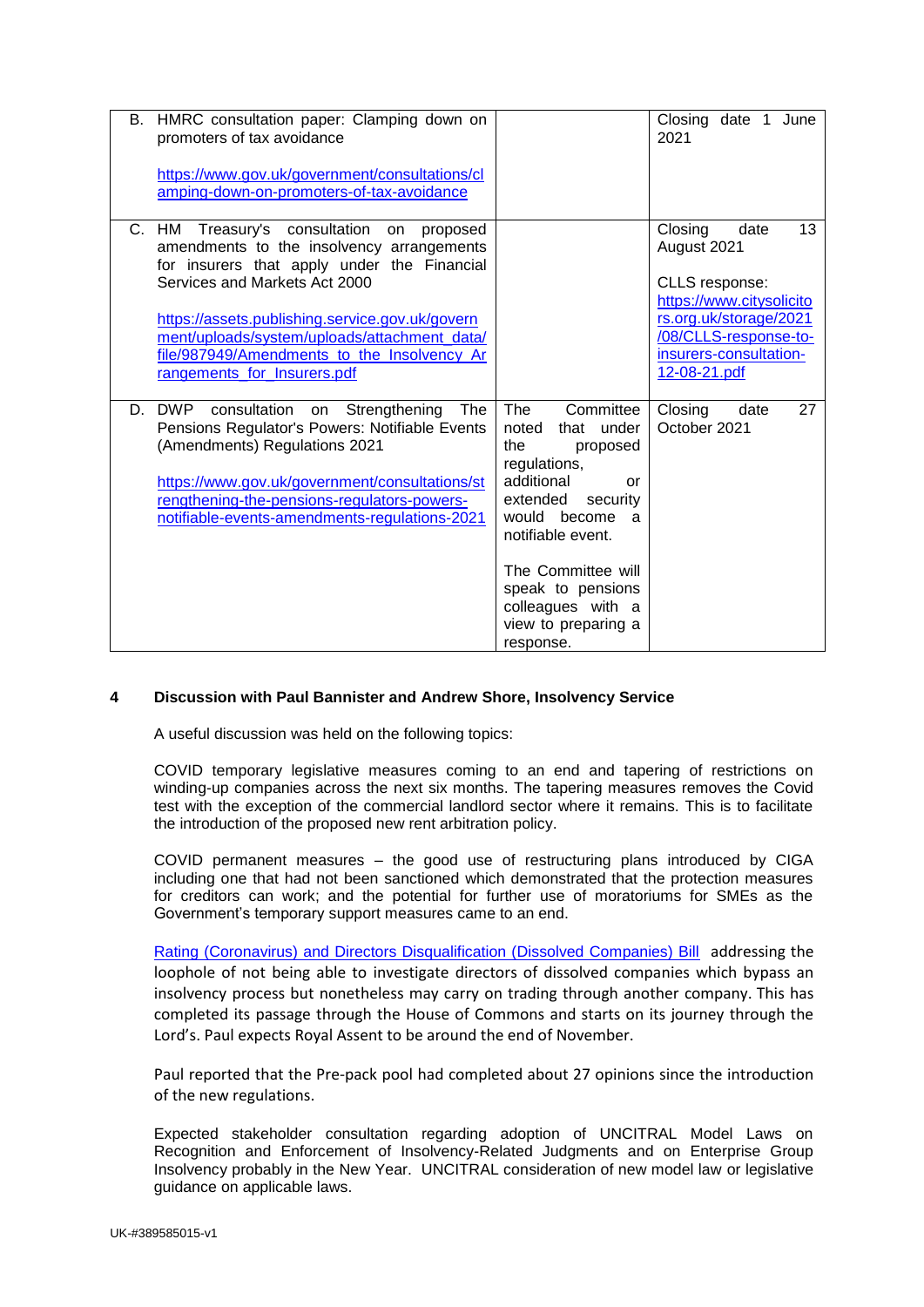All-Party Parliamentary Group on Fair Business Banking, supported by law firm Humphries Kerstetter LLP, launched their report on the regulation of insolvency practitioners. They had a number of criticisms, largely related to their finding of conflicts of interest. Paul noted that these were largely based on a number of large historic cases.

Annual policy conference – an opportunity for academics to advance issues and papers –  $19<sup>th</sup>$ November hosted by Aston University which can be attended in person or virtually. Insolvency Service will issue an agenda shortly including the policy papers that will be taken at the conference.

#### **5 The Corporate Insolvency and Governance Act 2020 (Coronavirus) (Amendment of Schedule 10) Regulations 2021 in force from 29th September 2021**

<https://www.gov.uk/government/news/end-of-temporary-insolvency-measures>

[The Corporate Insolvency and Governance Act 2020 \(Coronavirus\) \(Amendment of Schedule](https://www.legislation.gov.uk/uksi/2021/1027/pdfs/uksi_20211027_en.pdf)  10) Regulations [2021 \(legislation.gov.uk\)](https://www.legislation.gov.uk/uksi/2021/1027/pdfs/uksi_20211027_en.pdf)

Noted by the Committee.

**6 Supporting businesses with commercial rent debts: policy statement, in response to the call for evidence on commercial rents** 

[https://www.gov.uk/government/publications/resolving-commercial-rent-arrears-accumulated](https://www.gov.uk/government/publications/resolving-commercial-rent-arrears-accumulated-due-to-covid-19/supporting-businesses-with-commercial-rent-debts-policy-statement)[due-to-covid-19/supporting-businesses-with-commercial-rent-debts-policy-statement](https://www.gov.uk/government/publications/resolving-commercial-rent-arrears-accumulated-due-to-covid-19/supporting-businesses-with-commercial-rent-debts-policy-statement)

Noted by the Committee.

### **7 Payment and Electronic Money Institution Insolvency Regulations 2021 (SI 2021/716) made on 17 June 2021 and in force from 8 July 2021**

<https://www.legislation.gov.uk/uksi/2021/716/made/data.pdf>

[https://www.legislation.gov.uk/uksi/2021/716/pdfs/uksiem\\_20210716\\_en.pdf](https://www.legislation.gov.uk/uksi/2021/716/pdfs/uksiem_20210716_en.pdf)

Noted by the Committee.

### **8 Pension Schemes Act 2021: widening of moral hazard powers in force 1 October 2021**

[The Pension Schemes Act 2021 \(Commencement No. 3 and Transitional and Saving](https://www.legislation.gov.uk/uksi/2021/950/resources)  [Provisions\) Regulations 2021](https://www.legislation.gov.uk/uksi/2021/950/resources)

Noted by the Committee.

#### **9 Some recent cases noted by the Committee:**

*Re DTEK Energy BV and Re DTEK Finance Plc [2021] EWHC 1456 (Ch)*

*BUJ Architects LLP v Investin Quay House Ltd [2021] EWHC 2371 (Ch)*

*Re A Company (also known as A v B) [2021] EWHC 2289 (Ch)*

*Kireeva and another v Bedzhamov [2021] EWHC 2281 (Ch)* 

*Re Provident SPV Limited [2021] EWHC 2217 (Ch)*

*Ipagoo LLP (Electronic Money Regulations 2011 and Insolvency Act 1986) [2021] EWHC 2163 (Ch)*